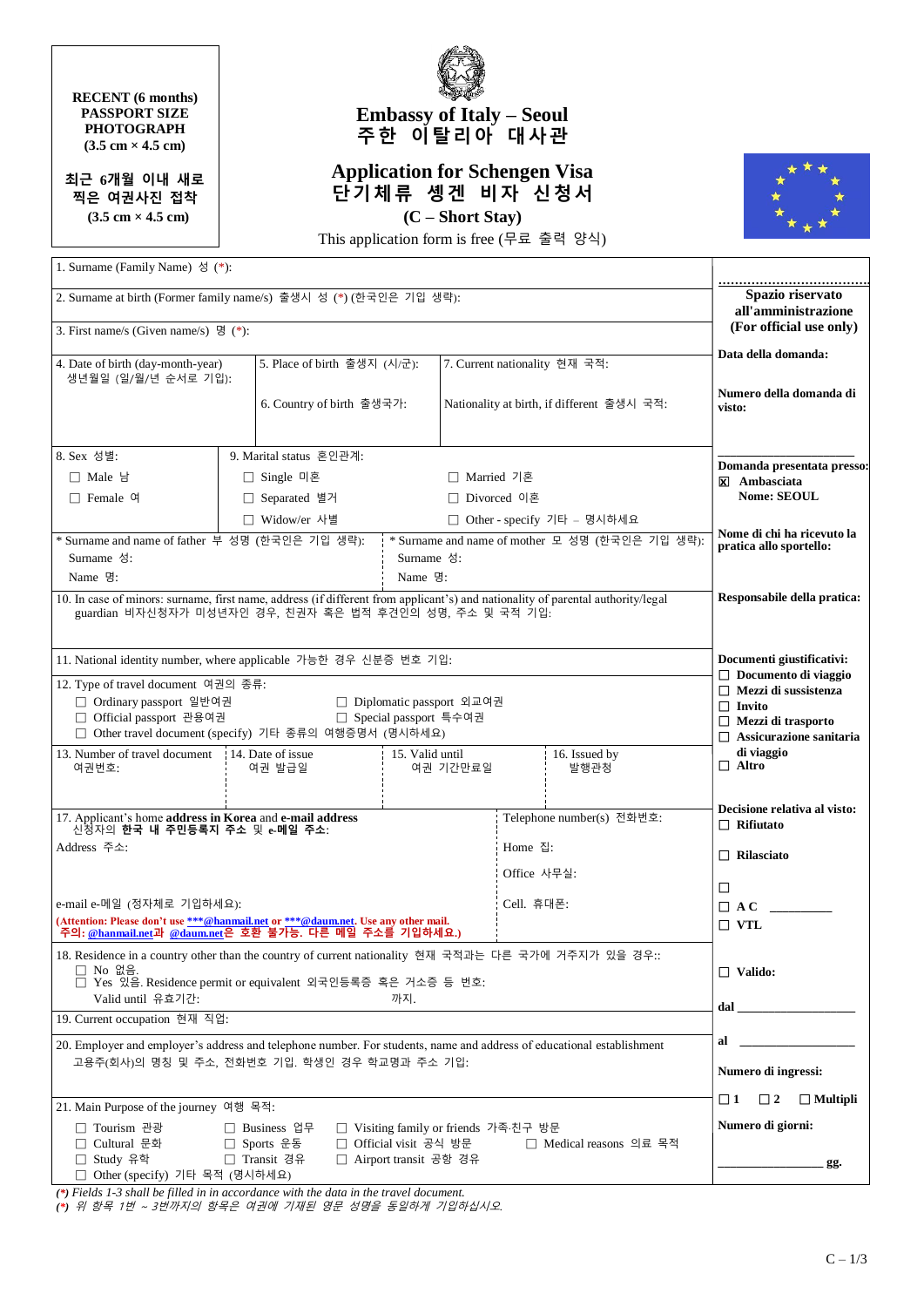| 24. Number of entries requested 요청하는 입국 횟수:<br>□ Single entry 1회 입국:<br>□ Two entries 2회 입국<br>□ Multiple entries 복수 입국<br>26. Schengen Visas issued during the past three years 지난 3년 간 발급받은 솅겐 비자::<br>□ No. 없음.<br>솅겐 비자 신청을 목적으로 예전에 이미 전자지문을 기록한 경우:<br>□ No 없음. |                                                                                                                                                                                                                   |                                                                                                    | 25. Duration of the intended stay or transit 체류 / 경유 예정 기간:<br>Indicate number of days 총 체류 기간을 명시하세요:<br>______________________________days 일 |  |  |  |  |
|-----------------------------------------------------------------------------------------------------------------------------------------------------------------------------------------------------------------------------------------------------------------------|-------------------------------------------------------------------------------------------------------------------------------------------------------------------------------------------------------------------|----------------------------------------------------------------------------------------------------|------------------------------------------------------------------------------------------------------------------------------------------------|--|--|--|--|
|                                                                                                                                                                                                                                                                       |                                                                                                                                                                                                                   |                                                                                                    |                                                                                                                                                |  |  |  |  |
|                                                                                                                                                                                                                                                                       |                                                                                                                                                                                                                   |                                                                                                    |                                                                                                                                                |  |  |  |  |
|                                                                                                                                                                                                                                                                       |                                                                                                                                                                                                                   | □ Yes. 있음Date/s of validity 유효기간: from _______________________ to 부터___________________________ 까지 |                                                                                                                                                |  |  |  |  |
|                                                                                                                                                                                                                                                                       |                                                                                                                                                                                                                   | 27. Fingerprints collected previously for the purpose of applying for a Schengen visa              |                                                                                                                                                |  |  |  |  |
|                                                                                                                                                                                                                                                                       |                                                                                                                                                                                                                   |                                                                                                    |                                                                                                                                                |  |  |  |  |
| 28. Entry permit for the final country of destination, where applicable최종 도착 국가의 입국 허가 관련:                                                                                                                                                                            |                                                                                                                                                                                                                   |                                                                                                    |                                                                                                                                                |  |  |  |  |
|                                                                                                                                                                                                                                                                       |                                                                                                                                                                                                                   |                                                                                                    | 까지                                                                                                                                             |  |  |  |  |
| 29. Intended date of arrival in the Schengen area<br>솅겐국가 입국일:                                                                                                                                                                                                        | 30. Intended date of departure from the Schengen area<br>솅겐국가에서의 출국일:                                                                                                                                             |                                                                                                    |                                                                                                                                                |  |  |  |  |
| * 31. Surname and first name of the inviting person(s) in the Member State(s). If not applicable, name of hotel(s) or temporary<br>accommodation(s) in the Member State(s) 개인 초청일 경우 솅겐국가 거주 중인 개인 초청자의 성명, 그 외의 경우에는<br>그외 경우 호텔명 혹은 임시 숙소 명칭 기입:                    |                                                                                                                                                                                                                   |                                                                                                    |                                                                                                                                                |  |  |  |  |
| Address and e-mail address of inviting person(s)/hotel(s)/temporary<br>accommodation(s) 개인 초청의 경우 - 초청자/호텔/임시 숙소의 주소 및 e-메일 주소:<br>Address 주소:                                                                                                                        |                                                                                                                                                                                                                   |                                                                                                    | Telephone and telefax<br>전화번호 및 팩스번호:<br>Tel.                                                                                                  |  |  |  |  |
| e-mail e-메일:                                                                                                                                                                                                                                                          |                                                                                                                                                                                                                   |                                                                                                    | Fax.                                                                                                                                           |  |  |  |  |
| * 32. Name and address of the inviting company/organization:<br>회사/기관 초청의 경우 – 초청 회사/기관의 주소 및 e-메일 주소:<br>Address 주소:                                                                                                                                                 | Telephone and telefax of company/organization<br>초청 회사/기관의 전화번호 및 팩스번호<br>:Tel.                                                                                                                                   |                                                                                                    |                                                                                                                                                |  |  |  |  |
| e-mail e-메일:                                                                                                                                                                                                                                                          | Fax.                                                                                                                                                                                                              |                                                                                                    |                                                                                                                                                |  |  |  |  |
| Surname, first name, address, telephone, telefax and e-mail address of contact person of the company/organization<br>회사/기관 내 초청 담당자의 성명, 주소, 전화번호, 팩스번호 및 e-메일 주소:                                                                                                    |                                                                                                                                                                                                                   |                                                                                                    |                                                                                                                                                |  |  |  |  |
| * 33. Costs of travelling and living during the applicant's stay is covered<br>비자 신청자의 여행 및 체류에 관련된 제반 경비 부담자:                                                                                                                                                        |                                                                                                                                                                                                                   |                                                                                                    |                                                                                                                                                |  |  |  |  |
| $\Box$ by the applicant himself/herself<br>비자 신청자 본인 부담:                                                                                                                                                                                                              | $\Box$ by a sponsor (host, company, organization), specify:<br>초청자, 회사, 기관 등이 부담 (명시하세요.):                                                                                                                        |                                                                                                    |                                                                                                                                                |  |  |  |  |
| Means of support 재정 수단:<br>□ Cash 현금<br>□ Traveller's cheques 여행자수표                                                                                                                                                                                                   | Referred to in field 31 or 32 위의 31 혹은 32번 항목 참조<br>□ other (specify) 기타 부담자 (명시하세요.):                                                                                                                            |                                                                                                    |                                                                                                                                                |  |  |  |  |
| □ Credit cards 신용카드<br>□ Pre-paid accommodation 숙소 비용 완불                                                                                                                                                                                                              |                                                                                                                                                                                                                   |                                                                                                    |                                                                                                                                                |  |  |  |  |
| □ Pre-paid transport 항공편 비용 완불<br>□ Other (specify) 기타 (명시하세요.):                                                                                                                                                                                                      | Means of support 재정 수단:<br>□ Cash 현금<br>□ Accommodation provided 숙소 완비<br>□ All the expenses covered during the stays 체류기간<br>동안의 제반 비용을 지원받음<br>□ Pre-paid transport 항공편 비용 완불<br>□ Other (specify) 기타 (명시하세요.): |                                                                                                    |                                                                                                                                                |  |  |  |  |

*(\*) The fields marked with (\*) shall not be filled in by family members of EU, EEA or CH citizens (spouse, child or dependent, ascendant) while exercising their right*  to free movement. Family members of EU, EEA or CH citizens shall present documents to prove this relationship and fill in fields No. 34 and 35.

위의 별*(\*)* 표시된 세 항목의 경우 유럽연합*(EU)*과 유럽경제공동체*(EEC)* 및 스위스*(CH)* 시민의 가족*(*배우자*,* 자녀*,* 피부양자 및 직계존속*)*은 자유 왕래의 권리를 행사하므로 기입할 필요가 없습니다*.* 상기 시민의 가족들은 가족관계 관련 증명 서류를 제출하면 되며*,* 다음 *34*와 *35* 항목을 기입합니다*.*